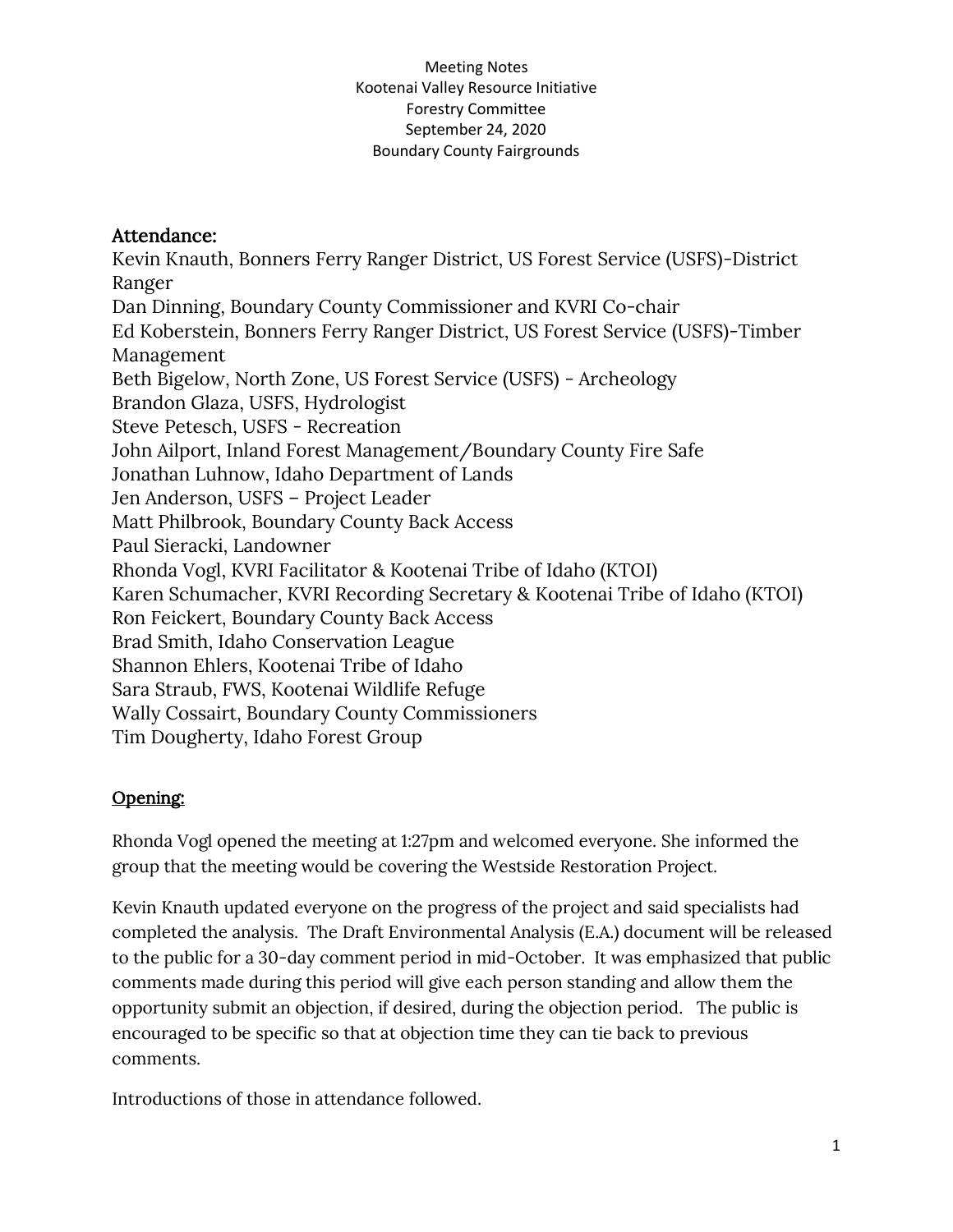Jen Anderson of the Forest Service was introduced as the project manager and outlined where they were at now and what had changed. This document is available at: <https://www.kvricollaborative.com/forestry>

Summarized:

Purpose and Need

- o Improve forest landscape resiliency
- o Reduce fire fuel
	- Approximately 98% of area is WUI including Myrtle Creek
		- City of Bonners Ferry Drinking Water Source
- o Improve motorized and non-motorized recreation experiences
- o Improve scenic quality of the the project area
	- Restoration will focus on providing a natural appearing landscape
- o Improve habitat for grizzly bears and mule deer
	- Increase the amount of open-forest structure while maintaining /improving security for grizzly bear
- o Decrease sediment sources
	- Road Maintenance
- o Control non-native, invasive plants
- o Determine long-term transportation needs
	- Focus on meeting needs with the goal of being able to maintain them
- o Benefit the local economy
- Proposed Actions
	- o Timber Harvest
		- Decreased by 1,500 acres since scoping
	- o Prescribed Burning of Natural Fuels
		- **•** Increased the acreage by approximately 100 acres
	- o Precommercial Thinning
		- Increased by approximately 240 acres
	- o Recreation Management
		- \*Discussion was had regarding the recommended warming hut east of Roman-Nose. Stated in the report is that the hut is contingent upon local user groups acquiring adequate funding.
	- o Treatment of Non-Native, Invasive Plants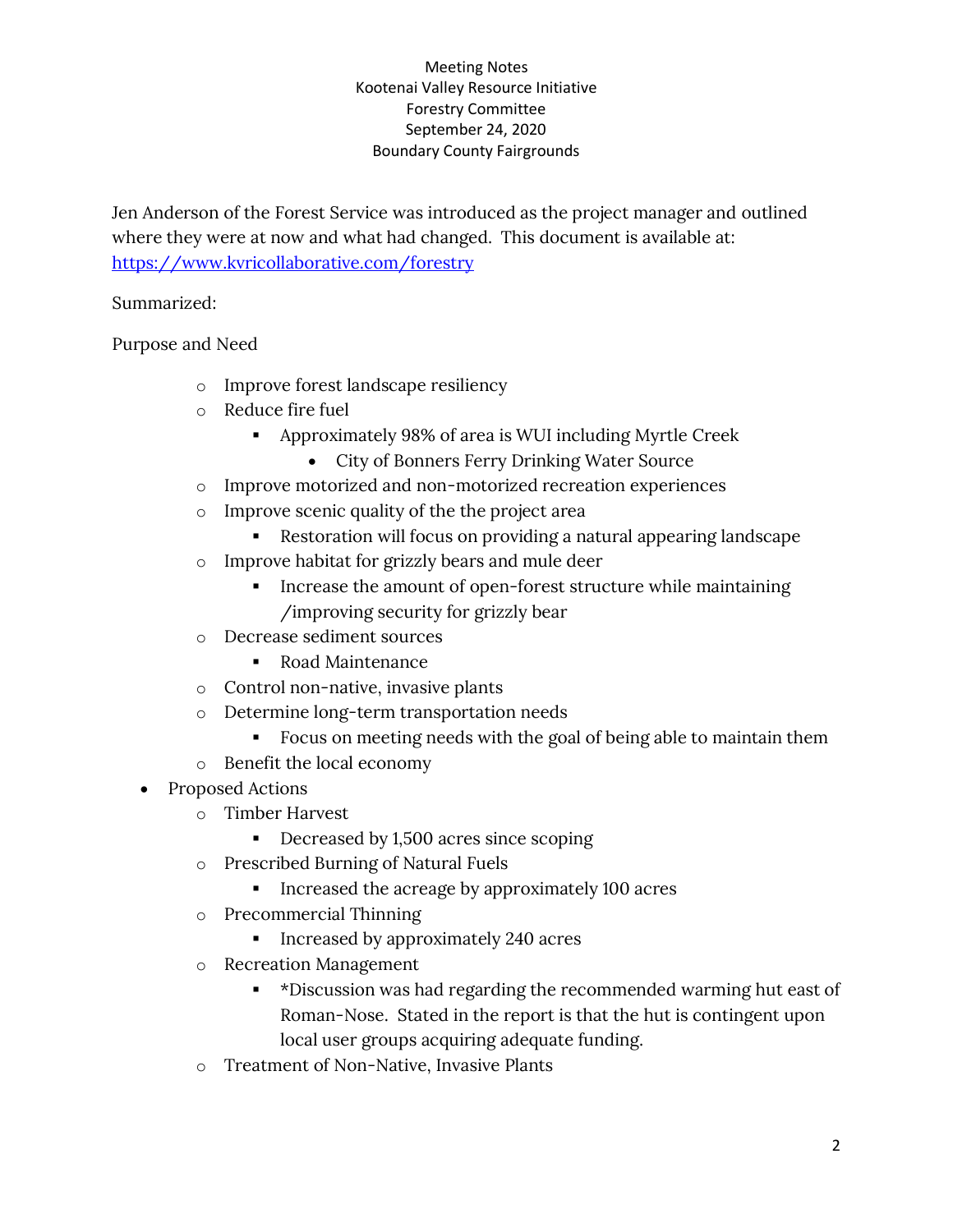- Herbicide indaziflam has been dropped from consideration due to incomplete information on the potential risks.
- Expanded treatment acreage better defined
- o Aquatics Opportunities
	- Most specific to road work and drainage improvements
	- 1 AOP on Snow Creek Road no changes since scoping
- o Road Treatment
	- Fewer miles of road reconstruction, maintenance and temporary road construction for this project

The WSR project is analyzing for two snowmobile trailer parking areas along the Snow Creek road and also the site for a potential user funded/built warming hut near Roman Nose. This new infrastructure will be included in the EA, but not in the final decision. It's more appropriate to include this infrastructure in the planning and ultimate decision associated with the Winter Travel Planning NEPA that will occur in FY21.

Some discussion was had regarding the construction of new roads and the rulings under CFLR.

Question was posed regarding access to non-motorized trails, specifically one that crossed through the refuge.

Dan asked about any work being done by the refuge. New manager is just coming up to speed and agreed the area needs fuel attention. The idea of the Forest Service partnering with the refuge for treatments was discussed and thought to have significant possibilities.

- Draft Effects to Threatened and Endangered species and Critical Habitat
	- o Grizzly Bear
		- Short-term adverse impacts to BMU followed by long-term improvements

\*Brad Smith asked for a map which displays the roads used to calculate TMRD and OMRD. This request was communicated to the wildlife biologist after the meeting. A map showing all project roads and the BMU was available for review at the meeting.

- o Canada Lynx
- o Selkirk Mountains Caribou
- o North American Wolverine
- o Bull Trout